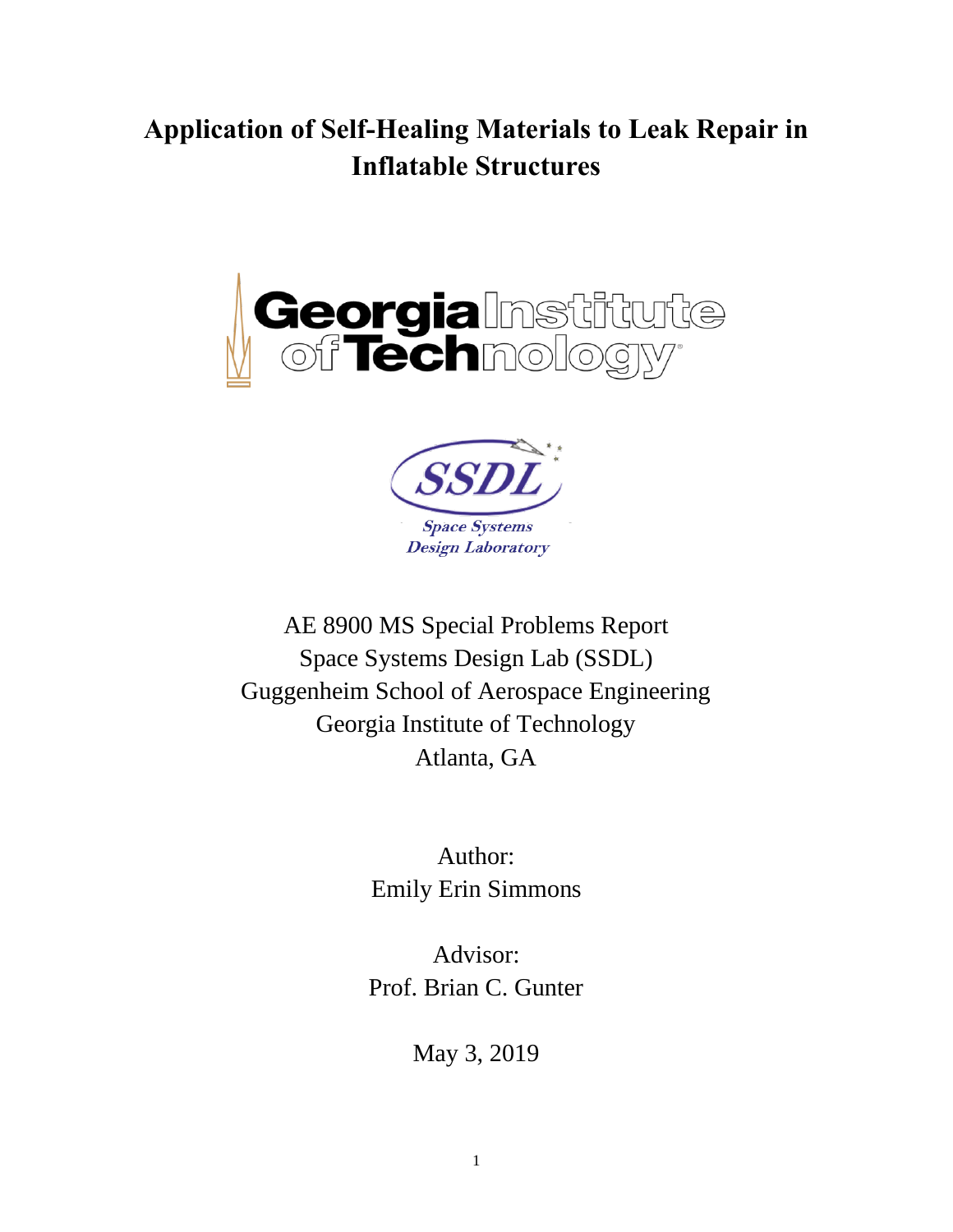# **Application of Self-Healing Materials to Leak Repair in Inflatable Space Structures**

Emily Simmons<sup>1</sup> *Georgia Institute of Technology, Atlanta, Georgia, 30332, USA*

**As the duration of crewed spaceflight missions increases, so does the need for habitable volume. Inflatable structures have been proposed as one solution, but they face challenges in in terms of their resilience and repair of leaks. This study examines the use of self-healing materials as a method to repair damage to the inflatable structures, without any human intervention. The study used the finite element analysis software Abaqus to evaluate the effects of thickness, crack size, and initial stresses on the healing efficiency of both microvascular and microencapsulated self-healing materials. The analysis showed that cracks up to 0.2 mm can be healed effectively for the materials explored; however, the healing requires a significant increase in necessary volume of healing agent over the nominal, unloaded case. As a result, the microvascular system is considered to be superior to the microencapsulation method for use in inflatable structures, as it can deliver a continuous supply of the healing agent.**

#### **I. Nomenclature**

|     | maximum width of cut                                             |
|-----|------------------------------------------------------------------|
|     |                                                                  |
|     | $=$ coefficient of friction                                      |
|     | $=$ bulk speed of sound                                          |
|     | $=$ Young's modulus                                              |
|     | $=$ finite element analysis                                      |
|     | $=$ finite element modelling                                     |
| $=$ | pressure                                                         |
|     | $=$ specific gas constant                                        |
| $=$ | Reynold's number                                                 |
| $=$ | linear Hugoniot slope coefficient                                |
| $=$ | temperature                                                      |
|     | $=$ total thickness of material                                  |
|     | $=$ equivalent thickness of healing agent                        |
| $=$ | volume of healing agent that is lost                             |
|     | $=$ nominal volume required to heal                              |
| $=$ | velocity                                                         |
|     | $=$ volume fraction of healing agent                             |
| $=$ | Grüneisen parameter                                              |
|     | $=$ maximum transverse deflection of inner face of healing agent |
|     | = maximum transverse deflection of outer face of healing agent   |
| $=$ | dynamic viscosity                                                |
|     | $=$ density                                                      |
|     |                                                                  |

#### **II. Introduction**

As humans spend longer and longer periods in space, there are growing concerns regarding the minimal livable volume for the astronauts using current technologies. One proposed solution is the use of inflatable structures, which allow a significant increase in volume with a much lower mass. However, inflatable structures pose new challenges, such as the identification and repair of leaks. Most proposed designs for inflatable habitats call for the use of multiple

<sup>&</sup>lt;sup>1</sup> Graduate Student, Aerospace Engineering.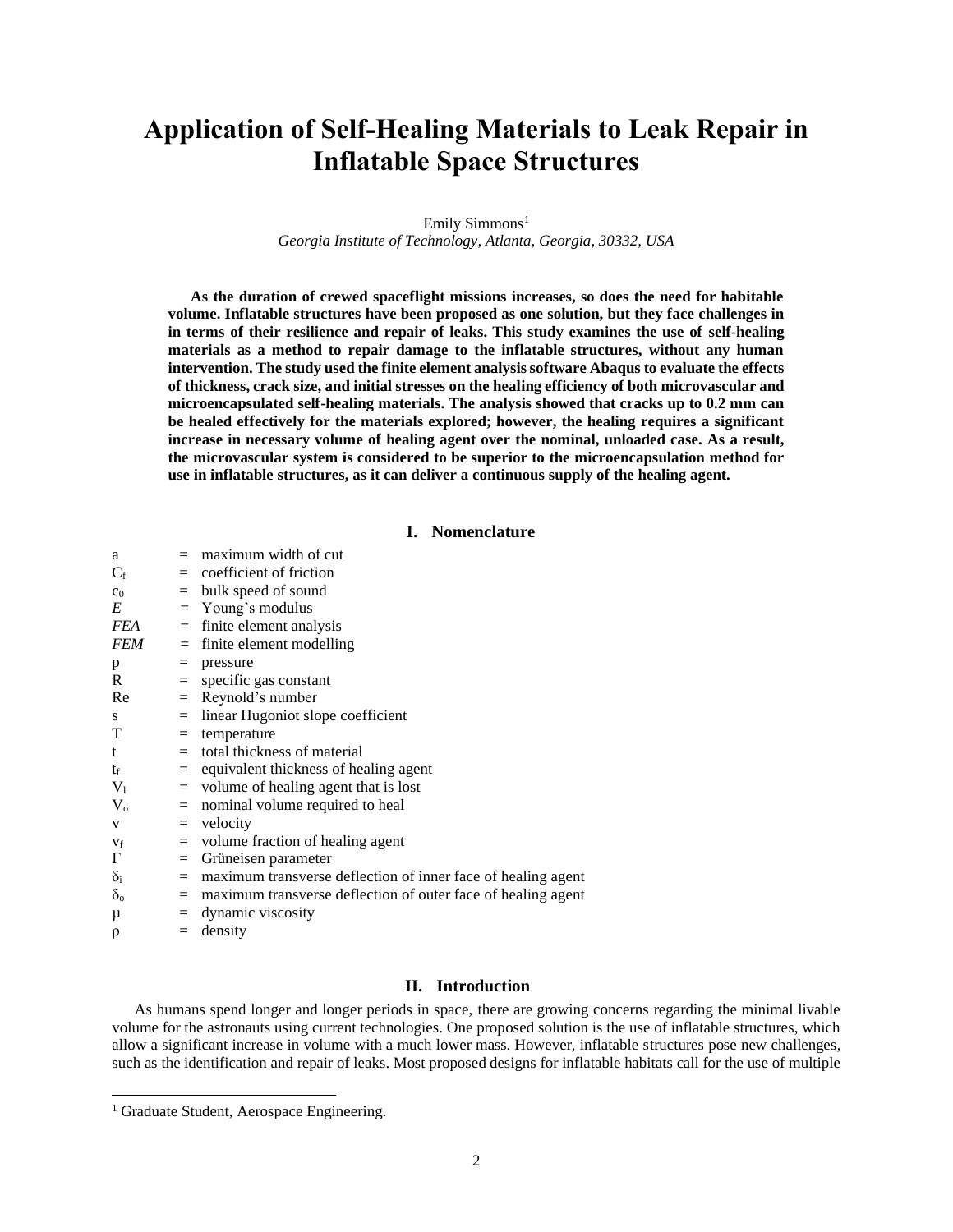layers, including, at a minimum, a bladder layer, a structural restraint layer, and a protective layer, with thermal insulation and radiation shielding being incorporated either as additional layers or incorporated into existing layers [1]. The bladder layer is responsible for maintaining the pressure seal, sometimes using multiple layers which may be sandwiched between other layers [2]. One such proposed design comes from TransHab and is shown in Fig. 1 below (taken from [2]). In this example, multiple bladder layers are sandwiched between a scuff layer and a restraint layer.



**Fig. 1 Proposed TransHab layer buildup [2].**

As the bladder layer is the sole protection against pressure loss, any holes or fractures, regardless of size, are a critical safety concern. However, locating and repairing the holes is difficult due to the inaccessible nature of the bladder layer. In this paper, self-healing materials are proposed as a potential solution to inspection and repair problems, as they can repair leaks without human identification or intervention. While many studies have been performed to determine the properties of self-healing materials, such as Brown, Sottos, and White [3], who performed fracture testing or Wang, et al. [4], who evaluated the elasticity of a self-healing elastomer, few have addressed their ability to seal a leak in a pressure vessel, and minimal studies have considered them for use in a space environment. To explore this, this study analyzes self-healing materials using the microencapsulation or microvascular methods using the FEA software Abaqus<sup>2</sup> to determine their capability to heal while under pressure loading. In addition, a survey of current self-healing materials is performed in order to identify candidates for use. While the author would like to run physical tests, due to time and budget constraints on the study, the tests are infeasible.

The study showed that narrow cracks could heal easily, up to 0.2 mm wide (before stretching). However, the healing requires a significant increase in necessary volume of healing agent over the nominal, unloaded case. As a result, the microvascular system is considered to be superior to the microencapsulation method for use in inflatable structures, as it can deliver a continuous supply of the healing agent. After healing, the Von Mises stress in the material is shown to increase by a factor of 2.89 to 3.45, but even with the increase, the stress remains well below the yield strength of the material.

# **III. Background**

Multiple methods have been proposed to identify damage to inflatable structures. Alena, et al. [5], proposed a series of strain sensors to be placed around the capsule to identify volume reductions. Another group identified the

<sup>2</sup> https://www.3ds.com/products-services/simulia/products/abaqus/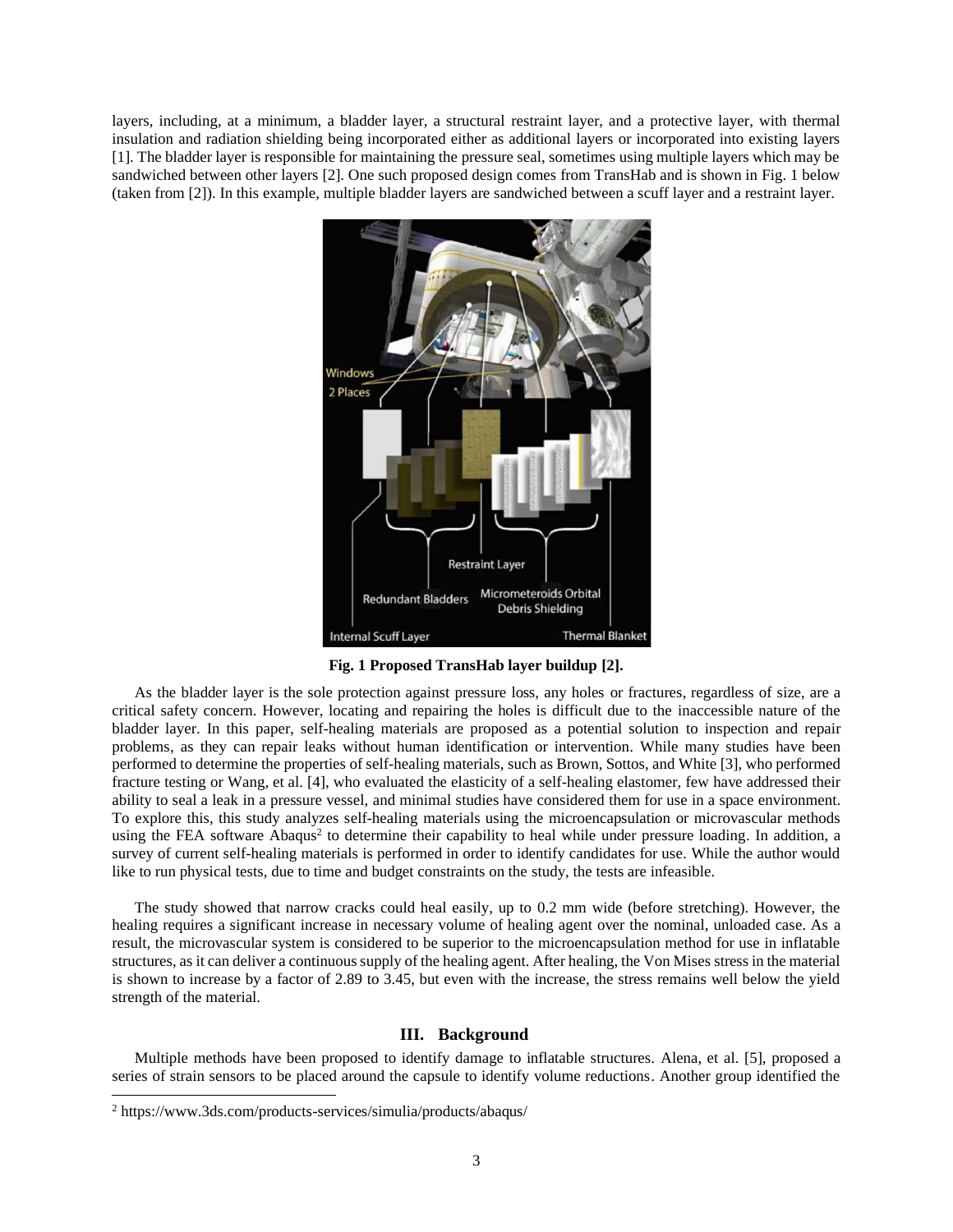potential to use electromagnetic sensors to locate damage [6]. However, both these methods are active processes, and neither addresses the repair of any damage. As many proposed designs for inflatable structures include multiple layers, the bladder layer is not necessarily accessible for repairs [6]. Self-healing materials are a potential alternative solution, which, with the proper implementation, could maintain and repair the pressure seal without the use of any active systems. These materials have already been investigated for use in airplanes; however, the materials investigated were rigid, while an inflatable structure requires flexible materials [7]. Self-healing materials come in two main types: nonautonomic and autonomic. Non-autonomic processes require an additional energy input, such as heat, whereas autonomic processes require nothing additional [8]. While the non-autonomic processes can be designed to be passive, such as by using the heat of hypervelocity impacts as the additional energy source (as temperatures can exceed 2500 K), the autonomic processes are intrinsically passive and will be the focus of this paper [9]. Self-healing materials can also be divided by the type of healing: intrinsic and extrinsic. Intrinsic healing uses chemical bonding and physical interaction between the crack surfaces, while extrinsic has a healing agent embedded in the material that is released upon crack formation. Intrinsic methods cannot always be used and tend to be non-autonomic, but extrinsic methods tend to reduce the strength of the parent material [8]. While both types have drawbacks, this paper will focus on extrinsic, autonomic processes, as the goal is to show a system for repair which does not require human intervention. An example of an intrinsic, autonomic self-healing elastomer was developed by Wang, et al., with properties comparable to rubber [4]. There has been some research into the use of self-healing materials in space, including one brief study done to extend the design work for TransHab in 2006 [10]. However, as self-healing materials are still a relatively new technology, these early studies mainly serve as a baseline starting point to be developed and improved.

Analysis of inflatable structures and self-healing materials can be complex, due to high non-linearity and phase changes. However, numerous methods have been developed to account for both situations. Basic FEM programs typically allow the user to choose between explicit and implicit nonlinear analyses. While explicit is computationally less expensive, the implicit method is more accurate for dealing with inflatable structures [11]. In order to reduce the computational power required for the deployment of inflatable structures, they can be treated as a series of control volumes, with mass flow enforced between the control volumes based on the pressure difference [11]. For the selfhealing materials, three models are suggested. The first is a theoretical model to focus on one basic aspect of the selfhealing material largely in terms of thermodynamics or continuum equations. The second employs FEM to expand upon and confirm the results of the first. Finally, the third, called the correlation method, uses previous similar simulations and adjusts them to fit the new data. It also involves considering biological processes and applying them to engineering solutions [10]. Combining the methods for self-healing materials and inflatable structures allows the analysis of inflatable structures made from self-healing materials.

# **IV. Mechanics of Self-Healing**

#### **A. Microencapsulation**

In the microencapsulation method of self-healing, healing agents are sealed within a hard shell and then embedded within the matrix material. When a crack is initiated within the material, the shell breaks, and the healing agent leaks out. If the healing agent requires a catalyst to harden, the catalyst is also embedded within the matrix material in a similar manner to the healing agent. When the crack is initiated, the catalyst leaks out at the same time as the healing agent and the two mix, initiating the hardening of the healing agent. This process is shown below in Fig. 2 (taken from  $[12]$ ).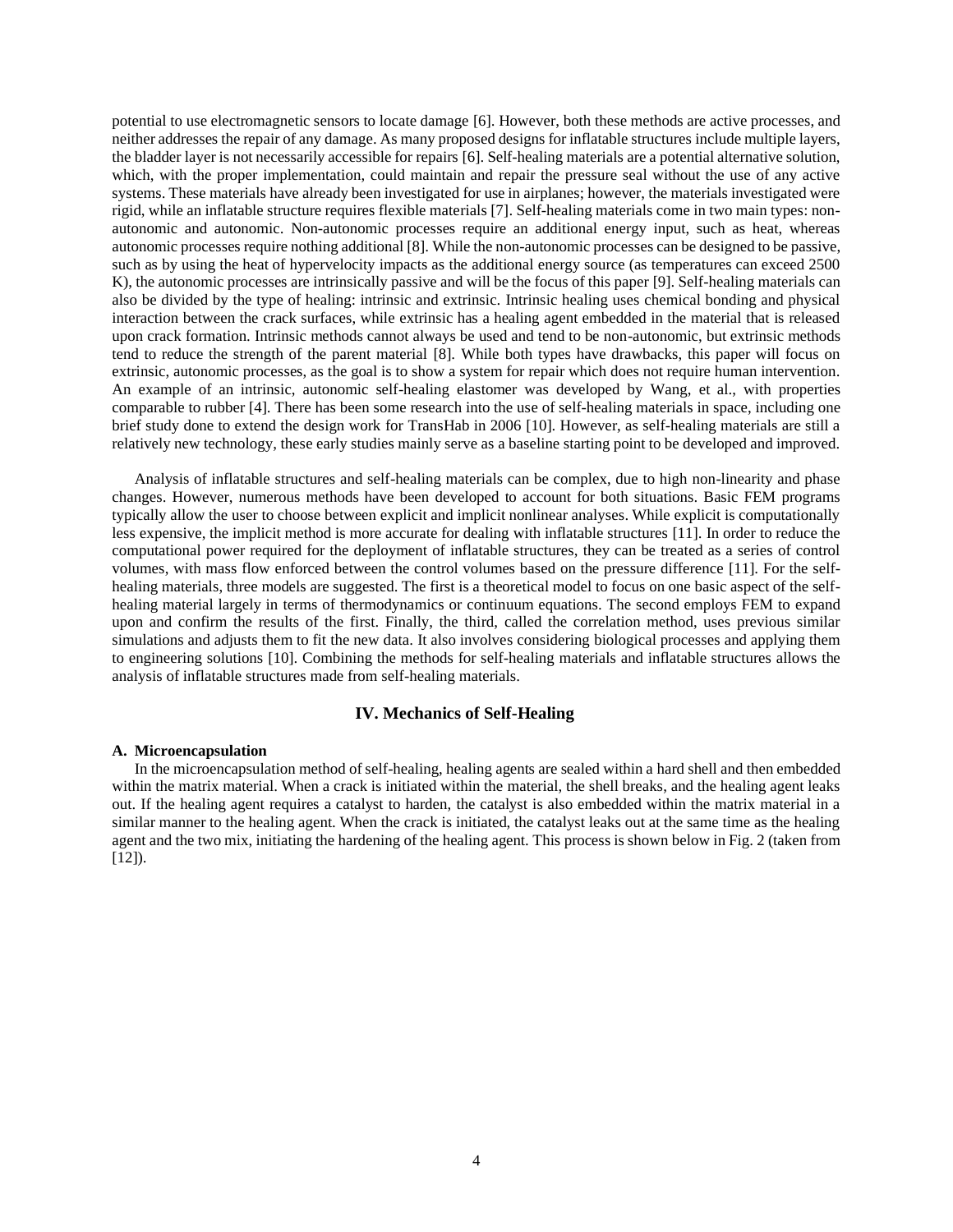

## **Fig. 2 Microencapsulation healing process. a) Initial crack formation. b) Crack reaches microcapsules and is filled with healing agent. c) Healing agent mixes with catalyst and polymerizes [12].**

Microencapsulation is an explicit, non-autonomous healing process. It is the oldest method for self-healing and, as such, has been extensively studied [13]. However, it has the disadvantage that healing can only occur in any given location once [8]. In order to overcome this, a second method, microvascular system, discussed below, was introduced.

There have been many healing agents proposed for use in microcapsules. For self-healing materials, these agents tend to be monomers, such as epoxies and linseed oils [8]. While most healing agents currently researched require the catalyst, there are some proposed systems which do not require a catalyst, such as isophorone diisocyanate (IPDI) [13].

# **B. Microvascular System**

The microvascular system is similar to the microencapsulation method in that it releases a healing agent into the crack, but while the microencapsulation method is single use, the microvascular system can be used repeatedly. This is enabled by the delivery of healing agents through a system of tubes within the material. The healing agent is kept pressurized within the tubes, and, when a tube is broken, the healing agent leaks out into the crack. After healing, the tube refills with the healing agent so that it will again fill the crack the next time one occurs. Similarly, a catalyst can also be distributed throughout the material through a second microvascular system [14]. However, the microvascular system does reduce the strength of the matrix material significantly more than the microencapsulation method, and would not be good in situations requiring high strength [8]. The microvascular system can be easily applied with the same healing agents as the microencapsulation method.

#### **V. Model Setup**

The study was performed using finite element analysis techniques and was run using the Abaqus software package. The geometry, loads, boundary conditions, and analysis type were set up in Abaqus' pre- and post-processor, Abaqus/CAE, while the analysis was run on a cluster, in order to improve runtime. Postprocessing of the results was again performed in Abaqus/CAE. Three separate models were created: one to model the healing process, and two to determine the increase in stress in the material after healing.

#### **A. Simplifying Assumptions**

The model made a number of simplifying assumptions in order to reduce the model complexity and improve run time. First, the hole was assumed to be symmetric. Second, any turbulence of the flow through the hole is neglected. Under these two assumptions, the model can be created using symmetric constraints, reducing the model to a quarter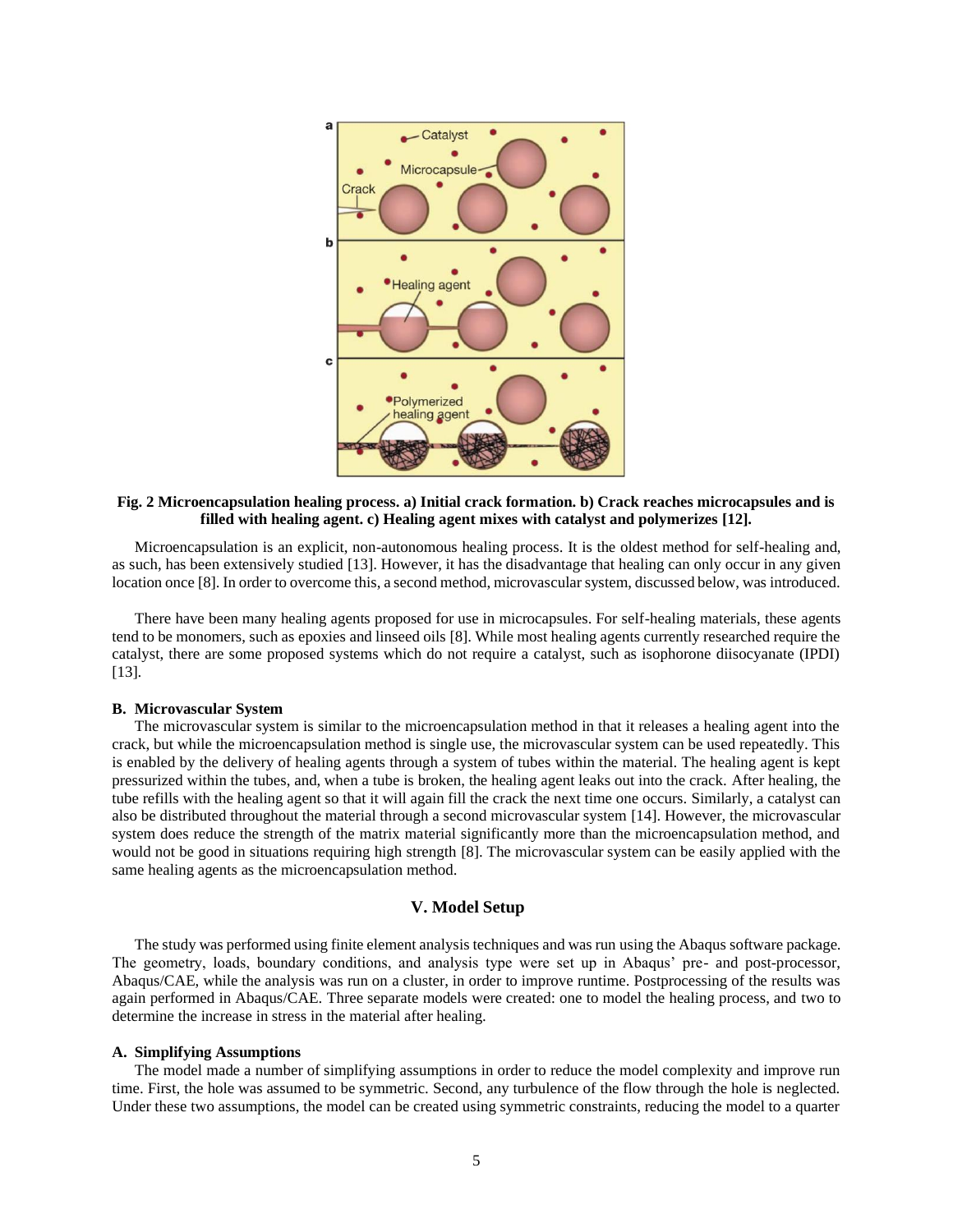of its initial size. The area being modelled was considered to be small enough relative to the circumference of the pressure vessel that it could be modelled as a flat plate instead of a curved shell. Rather than model the random distribution of microcapsules or microvascular systems, which would result in elements far smaller than the overall thickness of the material, the healing agent was assumed to be grouped in layers, but the overall volume fraction was maintained. The chemical interactions were not modelled; it was assumed that the material was designed well enough that they would take place and cause the polymerization of the healing agent. A constant temperature of 27°C was assumed, due to the bladder's proximity to the interior of the inflatable module.

#### **B. Geometry and Material**

The first model represented the hole and was used to model the healing agent filling the crack. The hole was modelled as a cross cut, with a square surrounding the cut. The cut was assumed to have a length of 2 mm in each direction, with a maximum width, a, ranging from 0.08 mm to 1 mm. These hole sizes were chosen based on the studies performed by Cadogan, et al. [1], who references these sizes as being typical of bladders. The geometry is shown in Fig. 3 below.



**Fig. 3 Cross cut geometry**

Due to symmetry, only one-quarter of the square was modelled. The study considered an overall thickness of the material of 0.5 mm and 1 mm. These values were again based on the work of Cadogan, et al. [1] for the same reasons.

The healing agent was modelled as 0.025 mm layers dispersed evenly. The number of layers was chosen such that the total thickness was the equivalent healing agent thickness, calculated from Eq. (1) below, with a volumetric fraction of 0.3.

$$
t_f = v_f t \tag{1}
$$

This setup is shown in Fig. 4 and Fig. 5 below, where the tan sections are the matrix, and the green sections are the healing agent. The rigid elements are hidden in Fig. 4 in order to show the layers.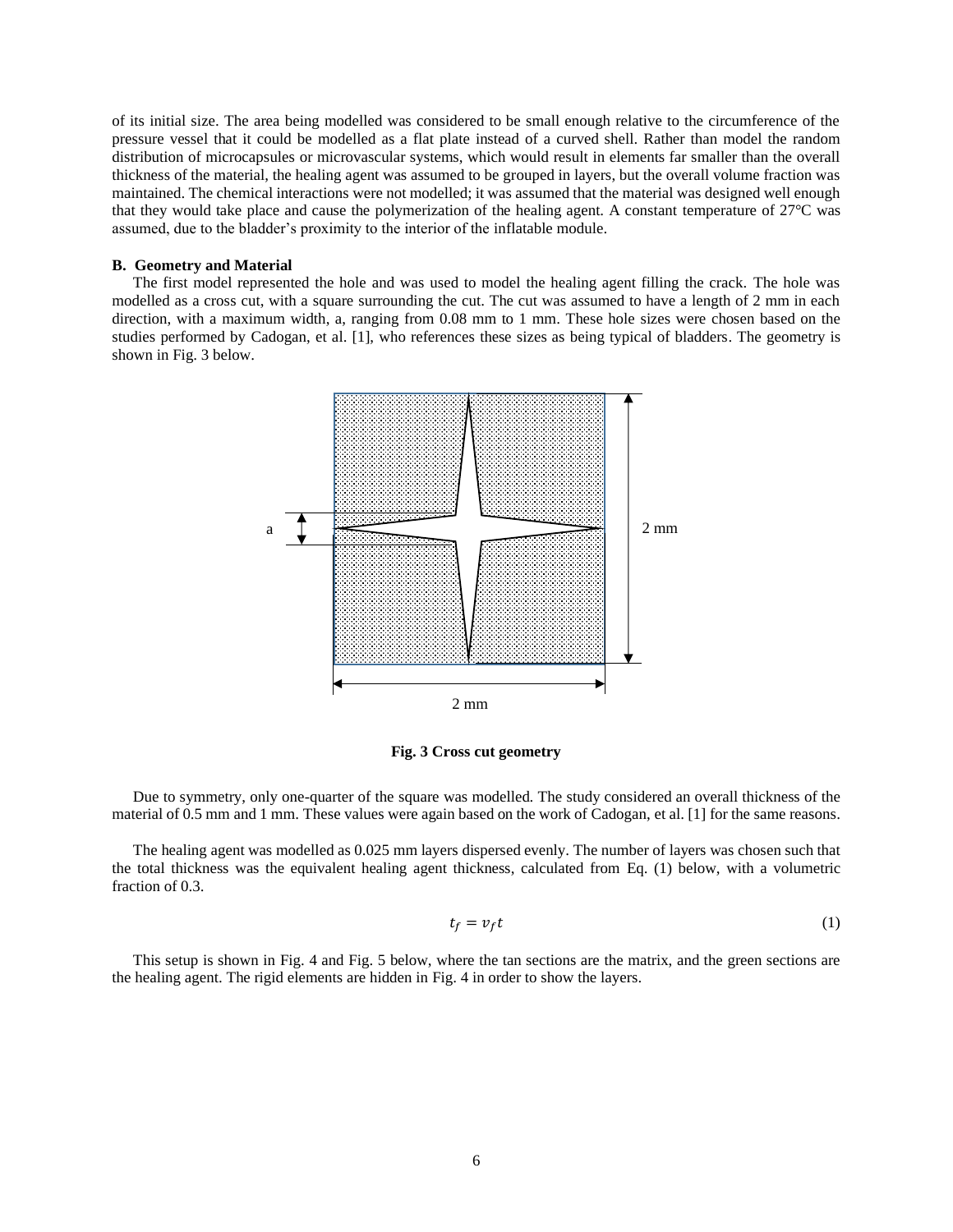

**Fig. 4 Isometric view of geometry of model of healing process.**

 $\mathbf{r}$ 



**Fig. 5 Top view of geometry of model of healing process.**

The matrix was modelled as a polyurethane film, with properties listed in Table 1 below.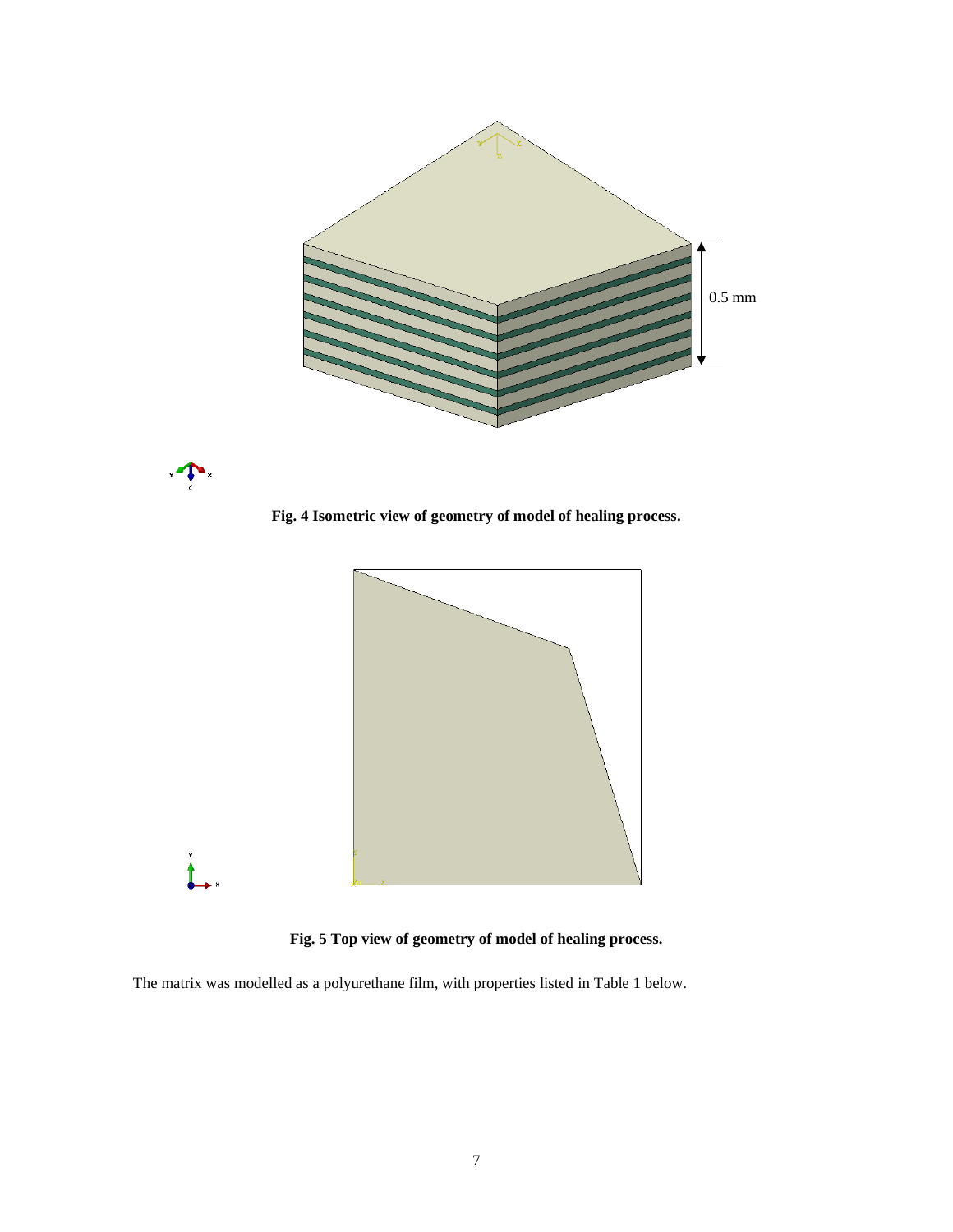**Table 1 Polyurethane material properties. [15]**

| E           | 25 MPa                |
|-------------|-----------------------|
| $\mathbf v$ | 0.25                  |
| ρ           | $1.12 \text{ kg/m}^3$ |
| σv          | 7.6 MPa               |

The healing agent was modelled as a viscous fluid using the Mie-Grüneisen equation of state using properties typical of liquid monomers. The exact properties are listed in Table 2 below.

# **Table 2 Healing agent material properties. [16, 17]**

| ρ            | $1.06 \text{ kg/m}^3$ |
|--------------|-----------------------|
| μ            | 14cP                  |
| $c_{\alpha}$ | $2620 \text{ m/s}$    |
| S            | 1.25                  |
| Ш,           | 1.53                  |

The second model represented the material after the crack had filled and the healing agent had catalyzed. It was modelled as a solid block, which tapered to 30% the total width on the faces of symmetry, beginning a distance of half the maximum crack width away from the face. This geometry is shown in Fig. 6 below. Figure 7 shows the full crack to demonstrate the connections along the crack tip.



**Fig. 6 Geometry of second model.**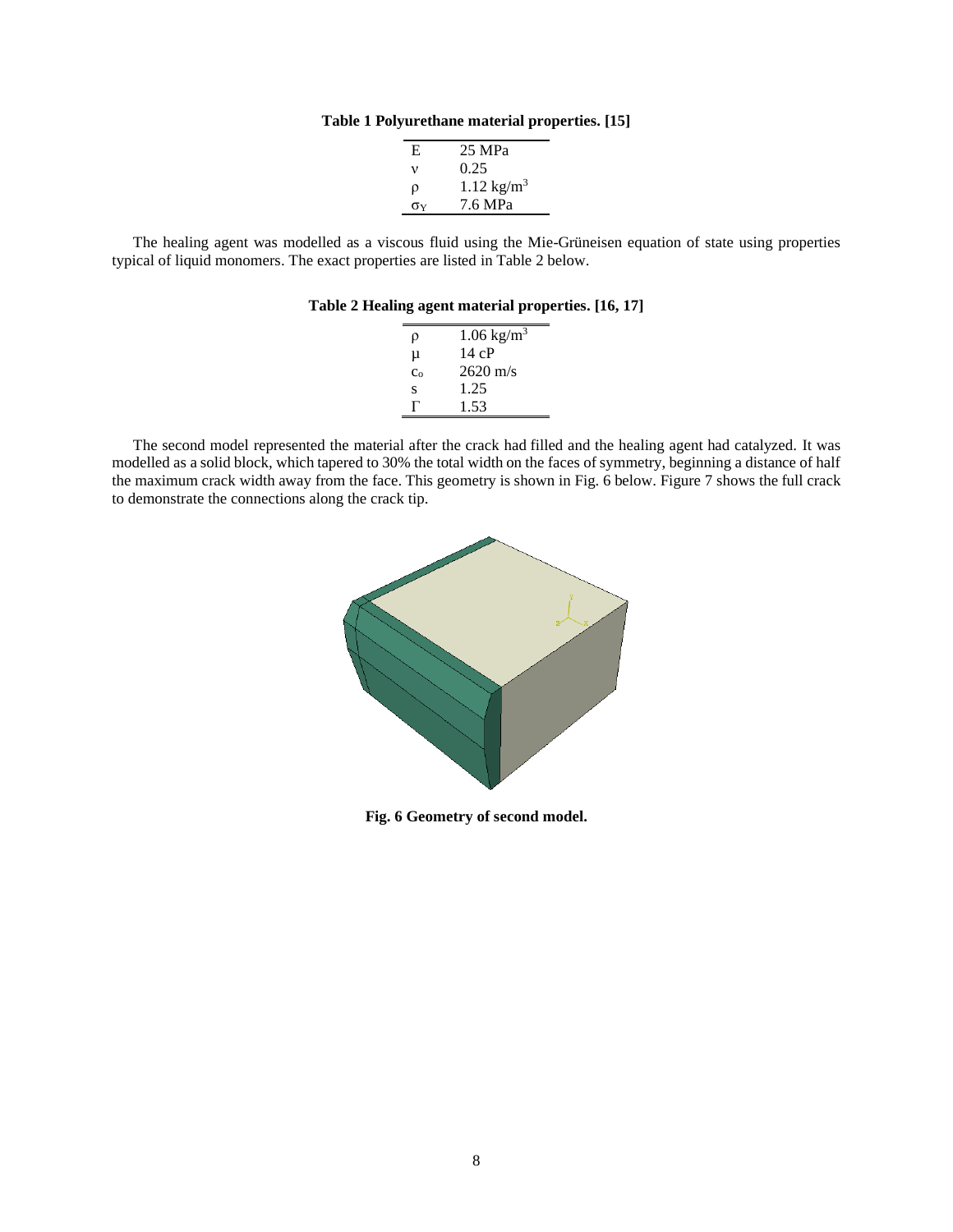

**Fig. 7 Assembled blocks displaying full crack geometry.**

The main portion of the block, the tan section, was modelled with a reduced Young's modulus value of 17.5 MPa from the polyurethane in order to represent the healing agent and voids within the polyurethane matrix. The crack portion of the block, the green section, was modelled with the original polyurethane properties. This decision was made based on the use of polyurethane for the healing agent.

The third model represented the undamaged material, and was modelled as a cube, with the same overall dimensions as the first two. The entire model had the same reduced properties as the main portion of the previous model.

#### **C. Mesh**

For the first model, both the matrix material and the healing agent were modelled using C3D8R elements, which are linear, reduced integration brick elements. The matrix was meshed to a global element size of 0.15 mm and the healing agent was meshed to a global element size of 0.1 mm. An analytical rigid surface was defined to enforce symmetry of the model, meshed with 0.5 mm rigid quadrilateral elements.

The second and third models were both modelled with C3D20R elements, which are quadratic, reduced integration brick elements. They were both meshed with a global element size of 0.05 mm, with local mesh seeds assigned to ensure three elements across the width of the crack portion.

#### **D. Boundary Conditions and Loading**

The outer edges of the models were constrained using a pinned boundary condition. For the second and third models, the faces along the planes of symmetry were constrained using the symmetry boundary conditions. Loading conditions were applied based on the requirements set forth in NASA-STD-3001 [18]. As such, a uniform pressure force of 103 kPa, the maximum allowable pressure within the vehicle, was applied to one face of the plate. This pressure was chosen to simulate the worst-case scenario on the hole, assuming vacuum outside the bladder. Using the Beryline method, the velocity of the air escaping through the hole can be given as [19]:

$$
v = \sqrt{\frac{2\Delta p}{\rho_{int}}} \tag{2}
$$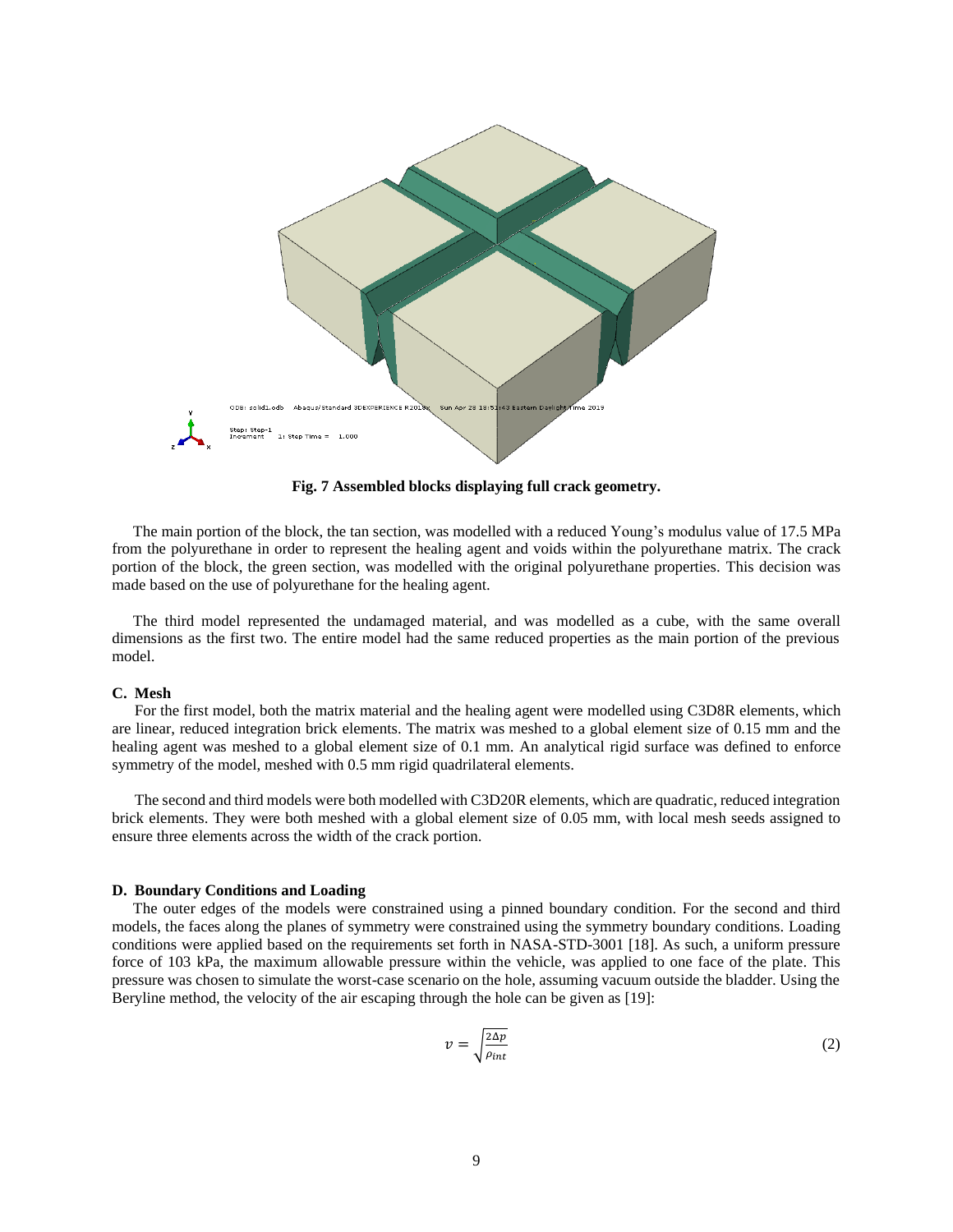Where  $\Delta p$  and  $\rho_{int}$  represent the change in pressure and internal air density, respectively. Applying the ideal gas law and noting that the difference in pressure is just the internal pressure, assuming that the exterior is large enough to remain in vacuum as the air exits, the velocity equation can be rewritten as:

$$
v = \sqrt{2RT_{int}}\tag{3}
$$

Assuming an internal temperature of 27°C, the maximum allowable value, the velocity was calculated as 415 m/s.

The stress exerted on the walls of the crack can be calculated as:

$$
\tau = \frac{1}{2}\rho v^2 C_f = \Delta p C_f = \left(\frac{13.08}{\sqrt{a}}\right)[Pa] \tag{4}
$$

Where a (the maximum cut width) is in meters and the coefficient of friction is given by the Blasius solution:

$$
C_f = \frac{0.664}{\sqrt{Re}} = \frac{1.291 \times 10^{-4}}{\sqrt{a}}
$$
 (5)

The calculated shear stress is listed in Table 3 below.

| $a$ (mm) | $\tau$ (kPa) |
|----------|--------------|
| 0.08     | 1.462        |
| 0.2      | 0.925        |
| 0.5      | 0.585        |
| 0.7      | 0.494        |
|          | 0.414        |

| Table 3 Shear stresses on edges of crack due to air flow. |  |  |  |  |  |
|-----------------------------------------------------------|--|--|--|--|--|
|-----------------------------------------------------------|--|--|--|--|--|

In addition, an initial stress was applied to the healing agent, uniform in all directions. The effects of this initial stress were studied, with values ranging from 0 to 5 kPa.

#### **E. Analysis Setup**

All analyses were run in Abaqus 2018. The analysis was divided into two segments. First, an explicit dynamic analysis was run to simulate the healing process, run for 0.1 seconds. This analysis was run using the first model. Next, a static step was run to determine the stresses of the undamaged and healed materials. This analysis was run using the second and third models. All the analyses were run with Nlgeom, or nonlinear geometry, enabled to account for the large displacements resulting from the highly elastic nature of polyurethane.

# **VI.Results**

#### **A. Healing Efficiency**

The healing efficiency was studied in terms of the time for a crack to heal and the estimated material loss. The time to heal was determined by visual inspection of the model, determining when a full seal had been made along each of the planes of symmetry. The estimated material loss was determined by the percentage of layers which did not reach the planes of symmetry, and thus would not have sealed the hole. In addition, each result was marked as to whether the hole was completely sealed. For those without 100% material loss, a no response indicates that a small pinprick hole remained at the center. Due to the fidelity of the mesh, the results are unclear as to whether this small hole would be sealed or not, and additional study with a highly refined mesh or physical testing would be required. The results are listed in Table 4 below.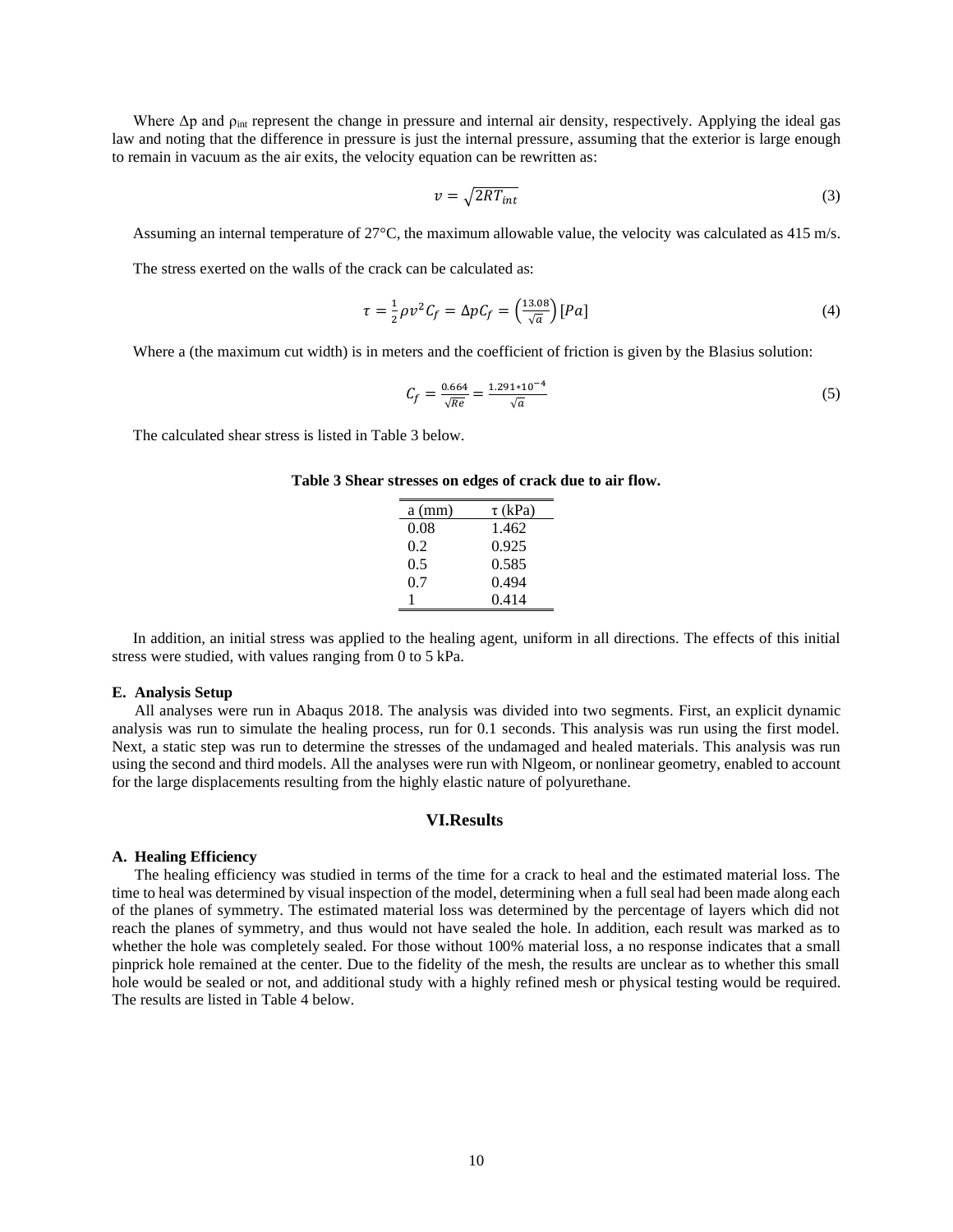| $a$ (mm) | $t$ (mm) | Initial  | <b>Stress</b> | Time to Heal $(s)$ | Estimated            | Complete Seal  |
|----------|----------|----------|---------------|--------------------|----------------------|----------------|
|          |          | (kPa)    |               |                    | <b>Material Loss</b> |                |
| 0.08     |          | 0        |               | 0.005              | $0\%$                | Yes            |
| 0.2      |          | $\theta$ |               | 0.085              | 16%                  | N <sub>o</sub> |
| 0.5      |          | $\theta$ |               | Inf                | 100 %                | No             |
| 0.7      |          | 0        |               | Inf                | 100 %                | N <sub>o</sub> |
|          |          | 0        |               | Inf                | 100 %                | No             |
| 0.08     | 0.5      | 0        |               | 0.035              | $0\%$                | Yes            |
| 0.2      | 0.5      | 0        |               | 0.04               | 33 %                 | No             |
| 0.5      | 0.5      | 0        |               | Inf                | 100 %                | No             |
| 0.7      | 0.5      | 0        |               | Inf                | 100 %                | No             |
|          | 0.5      | 0        |               | Inf                | 100 %                | No             |
| 0.2      |          | 0.5      |               | 0.04               | 16 %                 | N <sub>o</sub> |
| 0.2      |          | 5        |               | 0.04               | $0\%$                | Yes            |
| 0.5      |          | 0.5      |               | Inf                | 100 %                | No             |
| 0.5      |          |          |               | Inf                | 100 %                | No             |

**Table 4 Healing efficiencies of different geometries.**

The materials that showed 100% material loss had a clear trend of the filler curving away from the planes of symmetry, and it was therefore determined that running the analysis for longer would not result in the sealing of the crack. An example of this phenomenon is shown in Fig. 8 below, with some of the rigid elements removed from the display for visualization purposes. While the healing agent does make some contact with the plane of symmetry, a large portion is pulled straight up, leaving a large portion of the crack still unsealed.



**Fig. 8 Deformation of part with 100% material loss. Left: Side view looking at cut face. Right: Top view looking at outside face of material.**

For the materials which sealed the crack, there was a definite correlation between increasing the thickness of the material and improvements in healing efficiency, both in time and in material loss. This result was verified with reference to Beiermann, et al. [20], who noticed similar trends in a three-layer composite material, with the center layer being a self-healing material. The trend in puncture size also matches to Beiermann's work, as only the smaller punctures are able to heal. In addition, increasing the initial stress improved the material loss, but showed no effect on the time to heal.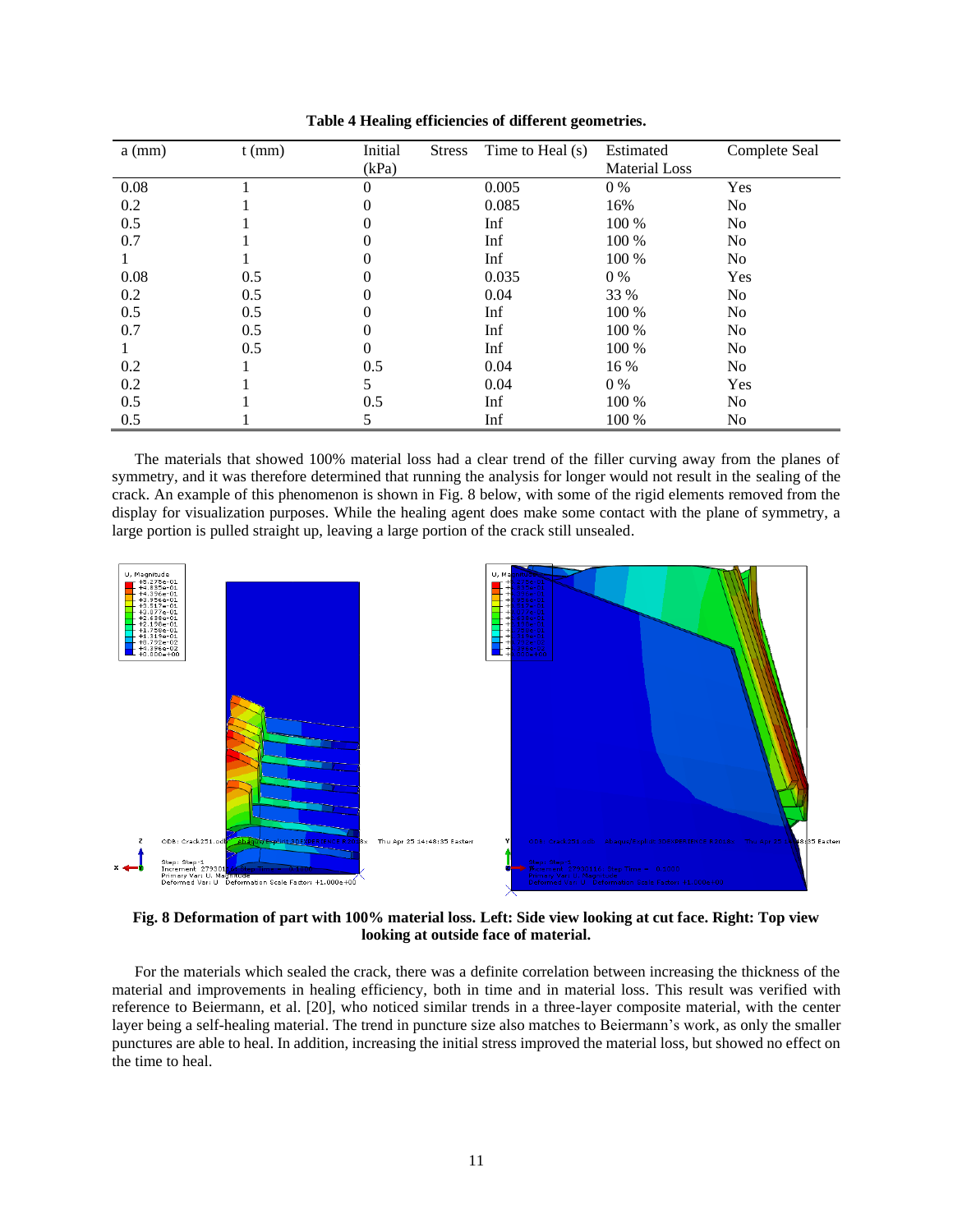# **B. Deformation**

The maximum deformation of the inner and outer faces of each test is recorded, and the estimated increase in volume of healing agent needed to seal the hole is calculated based on it using Eq. 6. This increase is the difference between the material extruding laterally across the hole versus the domed shape which results from the pressure load. The results are listed in Table 5 based on the maximum cut width and thickness of the modelled geometry.

$$
\Delta V = 4\left(\sqrt{\delta_i^2 + a^2}\left(t_f + \delta_o - \delta_i\right)\left(\frac{1}{1 - V_l}\right) - at_f\right) \tag{6}
$$

| $a$ (mm) | $t$ (mm) | Initial<br><b>Stress</b> | $\delta_0$ (mm) | $\delta_i$ (mm) | $V_0$ (mm <sup>3</sup> ) | $\Delta V$ (mm <sup>3</sup> ) |
|----------|----------|--------------------------|-----------------|-----------------|--------------------------|-------------------------------|
|          |          | (kPa)                    |                 |                 |                          |                               |
| 0.08     |          |                          | 0.0223          | 0.0259          | 0.016                    | 0.0357                        |
| 0.2      |          |                          | 0.0327          | 0.0392          | 0.04                     | 0.125                         |
| 0.08     | 0.5      |                          | 0.296           | 0.154           | 0.008                    | 0.171                         |
| 0.2      | 0.5      |                          | 0.252           | 0.163           | 0.02                     | 0.288                         |
| 0.2      |          | 0.5                      | 0.0292          | 0.0242          | 0.04                     | 0.133                         |
| 0.2      |          |                          | 0.0588          | 0.0402          | 0.04                     | 0.100                         |
|          |          |                          |                 |                 |                          |                               |

**Table 5 Maximum transverse deformation of healing agent as function of hole size.**

Again, an improvement in healing efficiency is shown with an increase in thickness. This is unsurprising, as the material loss and maximum deflection both decrease with increasing thickness. Increasing the initial pressure also improves the healing efficiency, with a decrease in the additional volume due to the decrease in material loss. However, all the cases show significant increase in material required, indicating that a microvascular system would be best suited for this application. Figures 9 and 10 below show typical deformations of the sealed cases.



**Fig. 9 Bottom up view of deformations of sealed crack.**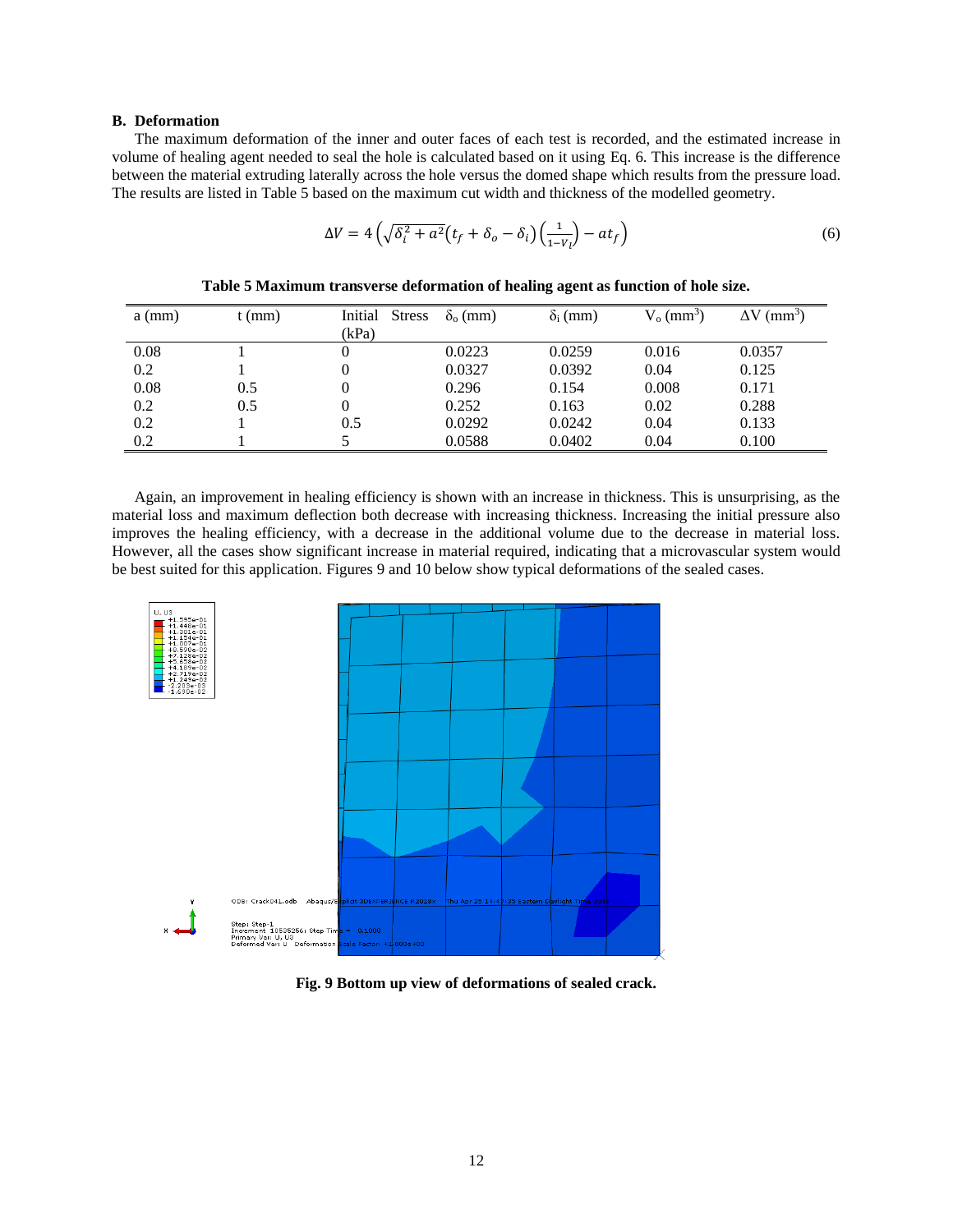

**Fig. 10 Side view of sealed crack.**

# **C. Structural Strength**

While the failure strength of the material cannot be analyzed via FEM, the increase in stress around the healed hole can be. Table 6 below lists the maximum stresses for each model, compares them to the stresses before damage.

| Twore o but can met can't pone meaning |        |                  |                                             |               |               |  |
|----------------------------------------|--------|------------------|---------------------------------------------|---------------|---------------|--|
| $a$ (mm)                               | t (mm) |                  | Max Von Mises Stress, Max Von Mises Stress, | <b>Stress</b> | Concentration |  |
|                                        |        | Pre-damage (MPa) | Post-healing (MPa)                          | Factor        |               |  |
| 0.08                                   |        | 0.478            | 1.624                                       | 3.40          |               |  |
| 0.2                                    |        | 0.478            | 1.648                                       | 3.45          |               |  |
| 0.08                                   | 0.5    | 0.812            | 2.387                                       | 2.94          |               |  |
| 0.2                                    | ).5    | 0.812            | 2.35                                        | 2.89          |               |  |

**Table 6 Stress increase post healing**

While there is an increase in the maximum stress, with the peak stress (shown in Fig. 11) always occurring at the interface between the matrix and the cured healing agent, the maximum stress is always well below the yield stress of the polyurethane. Therefore, there does not need to be any significant concern over repeated failure of the material, assuming no additional forces.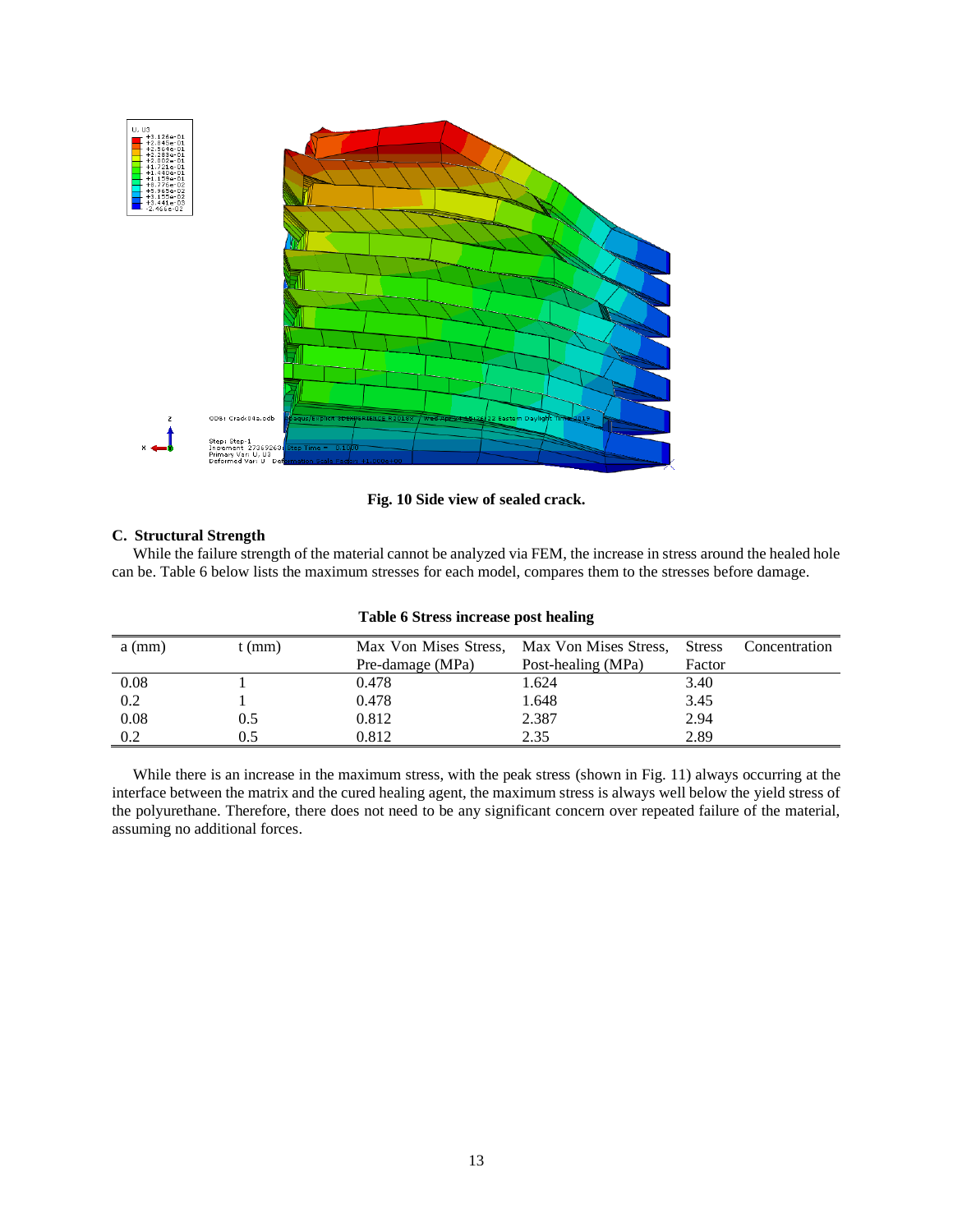

**Fig. 11 Von Mises stress in post-healing model.**

#### **VII. Discussion**

Under the parameters considered in this study, the self-healing material was shown to heal microtears up to 0.2 mm wide. This level of healing would be useful for fracture and fatigue damages, such as from crazing or rubbing against a restraint system. It could also be used to repair a structure, either pre- or post-inflation, if the structure is left folded for an extended duration, such as a surface habitat being transported to Mars, and tears develop due to the crimping of the fabric or decreased ductility due to colder temperatures. While the stresses which develop post-healing are not large enough to induce failure under normal operating conditions, the local increase does increase the chance of repeated failure at the same location. However, any patch job on the material would likely result in the same phenomena, and, therefore, this risk needs minimal consideration. However, due to this risk and the large volume of healing material that is required, the microvascular system is recommended over the microencapsulation method, due to its ability to deliver additional material as needed and to effect repairs in the same location repeatedly. Another way to improve the reliability of the repair is to increase the thickness of the material. While this would increase the mass of the spacecraft, the additional healing capability may be worth the cost, depending on the risk of larger damages. Another possibility for increased efficiency is to increase the pressure under which the healing agent is kept. A higher pressure was shown to reduce the material loss during healing and improve the ability for the healing agent to repair the entire crack.

For this study, only a small segment of self-healing materials in a restricted set of scenarios were analyzed. This work could be extended to other types of self-healing, including any researched after this study was performed, and a wider variety of parameter changes, such as the viscosity or volume percentage of the healing agent. The other types of self-healing are more likely to affect the overall cost of the system, with the best system being determined by the application. For instance, a thermally activated system might perform well in areas where micrometeoroid impacts are the main concern, as the heat from the impact could trigger the healing process without requiring any additional energy input. The viscosity and volume percentage are expected to affect the healing efficiency of the system and, as no study was performed to choose the optimum values for these parameters, an improvement would almost certainly be found. The interaction between the bladder layer and its adjacent layers should also be analyzed, as this interaction would likely affect the results. However, without study, it cannot be predicted whether friction against the adjacent layers would slow the flow of the healing agent sufficiently to negate assistance from preventing material loss. The potential for outgassing of the healing agent should also be considered, and the effect the outgassing has on the healing process and efficiency should be evaluated. In addition, the effect of the self-healing on factors contributing to material failure other than the Von Mises stress. For instance, in fracture, it is possible that the self-healing could slow the crack growth, preventing catastrophic failure. Finally, physical tests should be conducted under the loading conditions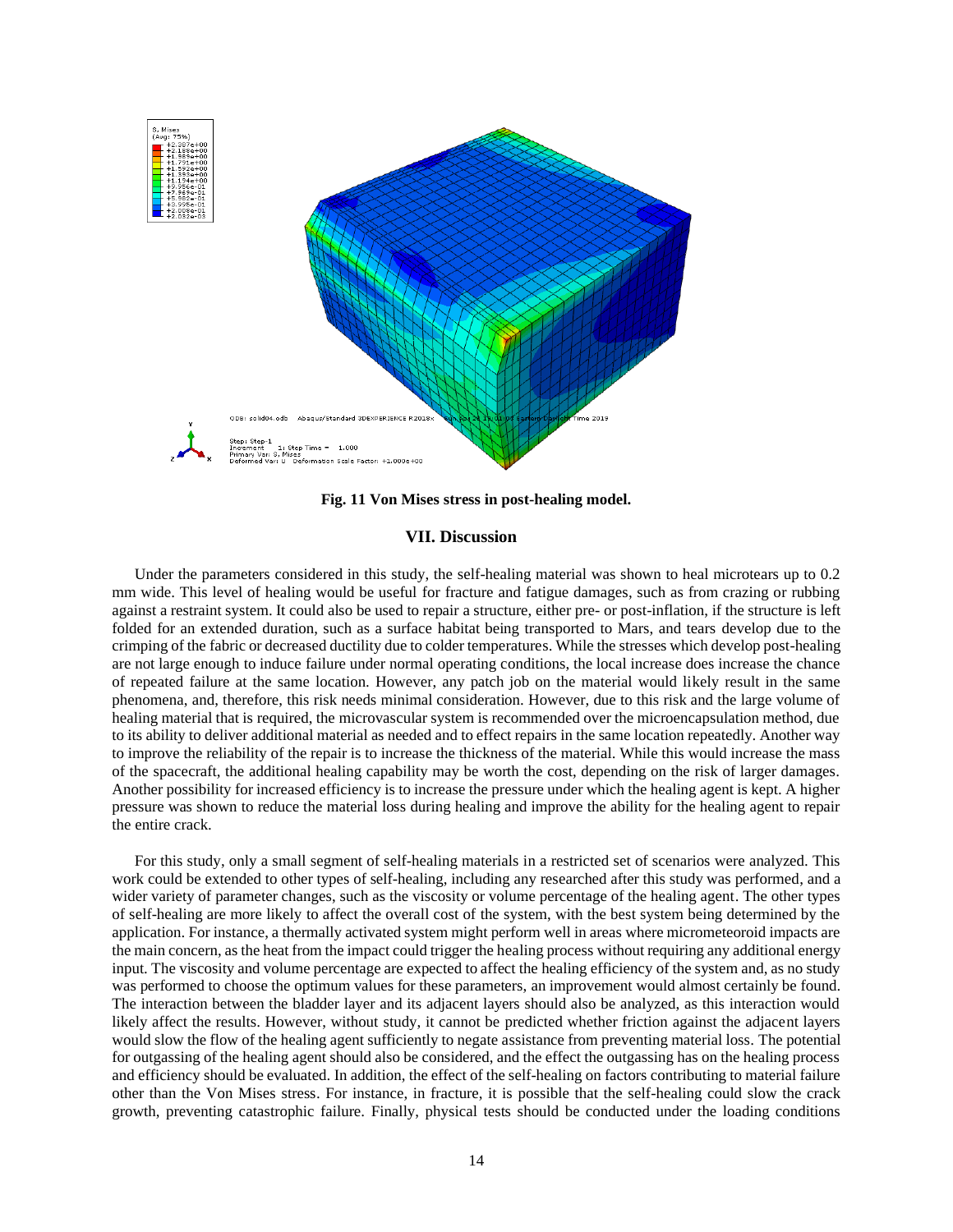presented here to fully verify the results. While they have been compared to physical tests of similar cases for verification, and exact comparison should be performed to increase confidence both in these results and in the general method for application under more conditions.

# **VIII. Conclusions**

This study examined a variety of crack sizes, material thicknesses, and initial stresses to determine the suitability of self-healing materials for use in inflatable space structures. While only cracks of minimal widths, up to 0.2 mm, were found to successfully self-heal, adjusting parameters not examined in this study, such as viscosity, would likely help to improve the results of this study. These results show that self-healing materials do have promise for applications within inflatable structures, and, as research into self-healing materials improves, it's likely that the maximum healable crack size would increase.

# **References**

- 1. Cadogan, D., Scheir, C., Dixit, A., Ware, J., Cooper, E., and Kopf, P. "Intelligent Flexible Materials for Deployable Space Structures (InFlex)," *47th AIAA/ASME/ASCE/AHS/ASC Structures, Structural Dynamics, and Materials Conference*. American Institute of Aeronautics and Astronautics, 2006.
- 2. Jones, T. C. "Structural certification of human-rated inflatable space structures," *2018 IEEE Aerospace Conference*. 2018, pp. 1-13.
- 3. Brown, E., Sottos, N., and White, S. *Fracture Testing of a Self-Healing Polymer Composite*, 2002.
- 4. Wang, C., Liu, N., Allen, R., Tok, J. B.-H., Wu, Y., Zhang, F., Chen, Y., and Bao, Z. "A Rapid and Efficient Self-Healing Thermo-Reversible Elastomer Crosslinked with Graphene Oxide," *Advanced Materials* Vol. 25, No. 40, 2013, pp. 5785-5790.

doi: doi:10.1002/adma.201302962

- 5. Alena, R., Ellis, S. R., Hieronymus, J., and Maclise, D. "Wireless Avionics and Human Interfaces for Inflatable Spacecraft," *2008 IEEE Aerospace Conference*. 2008, pp. 1-16.
- 6. Madaras, E. I., Anastasi, R. F., Seebo, J. P., Studor, G., McMakin, D. L., Nellums, R., and Winfree, W. P. "THE POTENTIAL FOR IMAGING IN SITU DAMAGE IN INFLATABLE SPACE STRUCTURES," *AIP Conference Proceedings* Vol. 975, No. 1, 2008, pp. 437-444.
- doi: 10.1063/1.2902693
- 7. Tan, W. C. K., Kiew, J. C., Siow, K. Y., Sim, Z. R., Poh, H. S., and Taufiq, M. D. "Self Healing of Epoxy Composite for Aircraft's Structural Applications," *Solid State Phenomena* Vol. 136, 2008, pp. 39-44.
- doi: 10.4028/www.scientific.net/SSP.136.39
- 8. Hager, M. D., Greil, P., Leyens, C., van Der Zwaag, S., and Schubert, U. S. "Self-healing materials," *Advanced materials (Deerfield Beach, Fla.)* Vol. 22, No. 47, 2010, pp. 5424-5430.
- doi: 10.1002/adma.201003036
- 9. Eichhorn, G. "Heating and vaporization during hypervelocity particle impact," *Planetary and Space Science* Vol. 26, No. 5, 1978, pp. 463-467.
- doi: https://doi.org/10.1016/0032-0633(78)90067-3
- 10. Aïssa, B., Haddad, E., and Jamroz, W. *Self-healing Materials : Innovative Materials for Terrestrial and Space Applications*. Shrewsbury: Smithers Rapra, 2014.
- 11. Lampani, L., and Gaudenzi, P. "Numerical simulation of the behavior of inflatable structures for space," *Acta Astronautica* Vol. 67, No. 3, 2010, pp. 362-368.
- doi: https://doi.org/10.1016/j.actaastro.2010.02.006
- 12. White, S. R., Sottos, N. R., Geubelle, P. H., Moore, J. S., Kessler, M. R., Sriram, S. R., Brown, E. N., and Viswanathan, S. "Autonomic healing of polymer composites," *Nature* Vol. 409, 2001, p. 794. doi: 10.1038/35057232
- 13. Szmechtyk, T., Sienkiewicz, N., Woźniak, J., and Strzelec, K. *Polyurethanes as self-healing materials*, 2015.
- 14. Das, R., Melchior, C., and Karumbaiah, K. M. "11 Self-healing composites for aerospace applications," *Advanced Composite Materials for Aerospace Engineering*. Woodhead Publishing, 2016, pp. 333-364.
- 15. "BASF Elastollan® 1185A Polyether Type Polyurethane Elastomer." MatWeb.
- 16. "Evonik VESTANAT® IPDI Polyisocyanate." MatWeb.
- 17. Chen, H., Tang, W., Ran, X., Zhang, M., and Xu, Z. "Measurement of the Mie-Grüneisen equation of state for polyimide," *Chinese Science Bulletin* Vol. 58, No. 6, 2013, pp. 585-588.

doi: 10.1007/s11434-012-5602-4